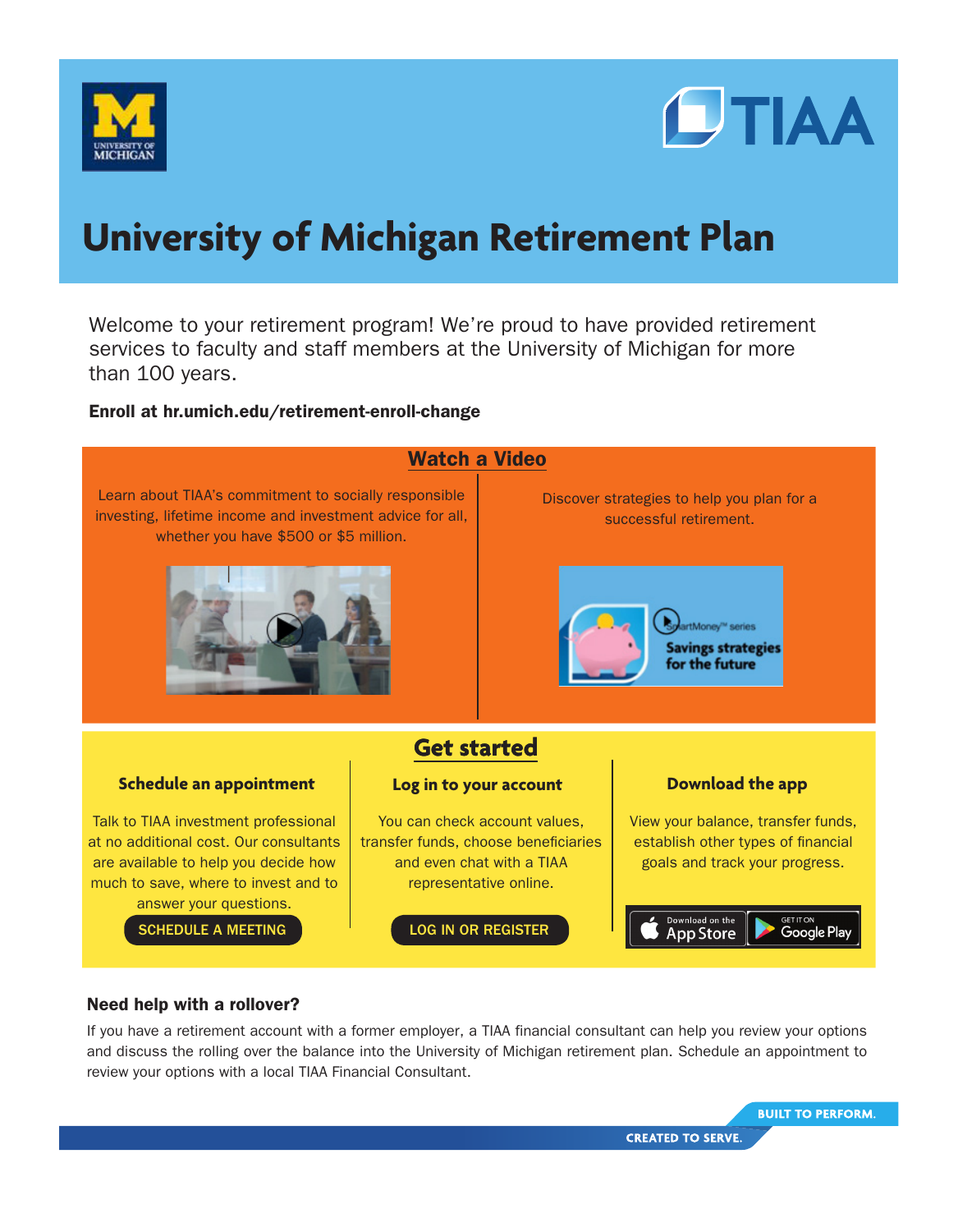### View **Retirement Plan Options**

TIAA offers more than 40 fund choices in the U-M retirement plan, including mutual funds, and fixed and variable annuities.

[Visit TIAA.org/umich](https://www.tiaa.org/public/tcm/umich/home) [Visit TIAA.org/tools](https://www.tiaa.org/public/offer/insights/tools-calculators)

### Explore Online Tools

Get help selecting investments, estimate your retirement income, plan for other financial goals and much more.

### **Help build lifelong financial confidence Hear from subject matter experts** Estimate your pay check impact Select investments Join us for free monthly webinars. Attend live or view a recorded session for 30 days. Use the pay check calculator to determine how your contribution rate impacts your take home pay. No time to meet with a consultant? Use our online Retirement Advisor tool. [ATTEND A WEBINAR](https://shared.tiaa.org/public/publictools/campaign/login/webinar?resume=/idp/7otCy/resumeSAML20/idp/SSO.ping) [LAUNCH CALCULATOR](https://www.tiaa.org/public/tcm/umich/calculator) LAUNCH [Go to Online Advice](https://www.tiaa.org/public/offer/insights/retirement-advisor) **TIAA Investment and Retirement Plan Options TIAA Traditional TIAA Lifecycle Funds TIAA-CREF Mutual Funds** A fixed annuity that guarantees your account balance will grow during your saving years, and the option for income you cannot outlive when you retire. Long-time savers have the potential for higher payments at retirement  $1,2$ Lifecycle funds<sup>3</sup>, also known as target date funds, can help make it easier to save for retirement. Select a lifecycle fund that's closest to the date you plan to retire and the fund automatically adjusts your investment allocations over time. Covers a spectrum of asset classes and investment styles, including domestic and international equity and fixed income. TIAA-CREF mutual funds are available through Nuveen, the investment manager of TIAA. [Learn More](https://www.tiaa.org/public/retire/financial-products/annuities/retirement-plan-annuities/tiaa-traditional-annuity) [Learn More](https://www.tiaa.org/public/retire/financial-products/target-date-funds) [Learn More](https://www.tiaa.org/public/invest/financial-products/mutual-funds) **CREF Accounts CREF Social Choice Account TIAA Real Estate Account** CREF variable annuity accounts can help get you to and through retirement. While you're working, a CREF account can help maximize your investment. When you retire, you can turn the CREF account into income that suits your need. With a dual objective of providing competitive returns and making a positive impact, the CREF Social Choice Account seeks to promote broader economic development, positive social outcomes and a healthier environment. A variable annuity that seeks to generate favorable total returns primarily through rental income and appreciation of a diversified portfolio of directly held, private real estate investments and real estate-related investments, while offering daily liquidity. [Learn More](https://www.tiaa.org/public/retire/financial-products/annuities/retirement-plan-annuities/cref-accounts#20000870933960) [Learn More](https://www.tiaa.org/public/invest/financial-products/mutual-funds/responsible-investing) [Learn More](https://www.tiaa.org/public/investment-performance/tiaavariableannuity/profile?ticker=QREARX)

## Contact TIAA

Visit us online at TIAA.org, or call 800-842-2252 weekdays 8 a.m. - 10 p.m. (ET).